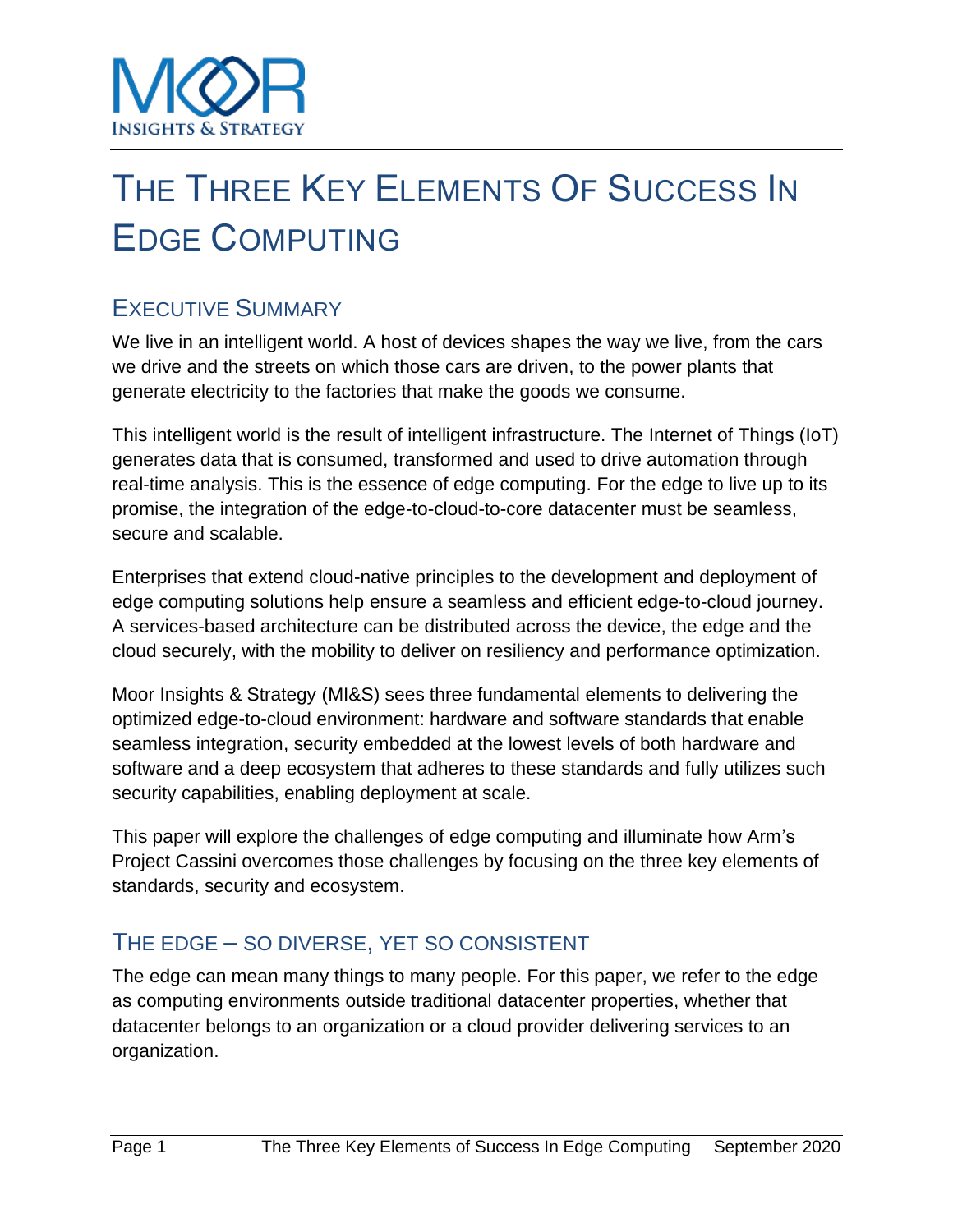

Even considering the scope mentioned above, edge computing is a market with many sub-segments, each with distinct needs – and a separate set of solutions providers. For instance, retail and manufacturing environments are different from each other and different from oil and gas or logistics environments. These industry differences include regulatory requirements, technology adoption rate, hardware and software requirements and support, and deployed security measures (both physical and cyber).

# FIGURE 1: THE EDGE-TO-CLOUD JOURNEY



*Source: Moor Insights & Strategy*

We also include IoT, Artificial Intelligence of Things (AIoT), and Industrial Internet of Things (IIoT) devices in our definition of citizens on the edge for this research. It is important to note this, as it shows the many layers and vectors in this market.

• The equipment and devices that make up the operational technology (OT) environment will vary by industry. Each industry has a specific set of solutions providers that design and build the equipment and software that runs "the process."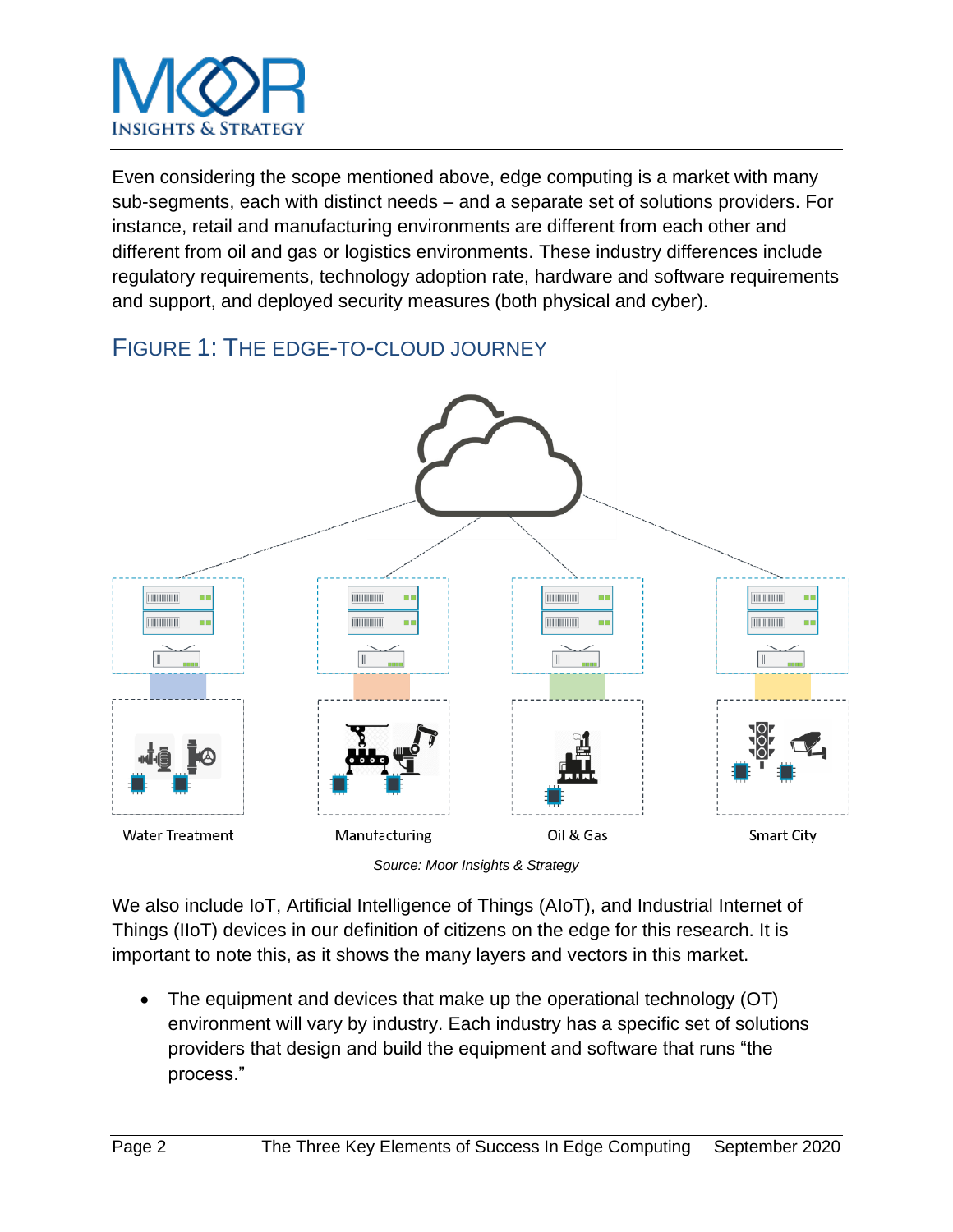

- o The supervisory control and data acquisition (SCADA) platforms that manage the OT environment tend to be proprietary with industry- and environment-specific protocols for networking and management.
- $\circ$  The edge environments deployed on-site are also specific to the industry in which they are deployed. Ruggedization, performance, power requirements and resiliency requirements drive industry-unique designs. Industry-specific ecosystems deliver the resulting products.
- While many IT solutions providers have edge offerings, the complexities of servicing every edge vertical make this task very difficult.

### THE DATA JOURNEY

While these vertical markets may differ significantly in business operations, edge computing environments' essential purpose and functions are relatively consistent.

- *Data capture.* Be it a pump in a water treatment plant, a cash register in a store, a monitor in a hospital room or a meter in a power plant, machines and equipment all contain devices that are generating critical data that, in some cases, must be captured and acted upon in real time.
- *Data Transformation.* Computing resources on-site scrub data and transform it from raw values into a format that can be ingested and analyzed.
- *Data Analysis.* Using local gateways and edge servers, transformed data feed analytics tools look for anomalies and other conditions that will trigger actions. These actions tend to be an output that feeds the process control system driving the OT environment. For example, an out-of-bounds reading of water quality may cause a pumping station at a water treatment plant to shut down, with an alert sent to the plant operations staff.
- **Data Backhaul.** In addition to real-time analysis, a critical component of edge computing is understanding historical trends and deviations from those trends. Backhauling collected data to the cloud at a regular cadence and performing deeper levels of analysis against historical norms is what allows organizations to maximize investments in OT environments. Indeed, the smallest of corrections can lead to millions of dollars in direct and indirect savings.
- *Data Archival.* Finally, the collected data gets stored in multiple databases. In OT environments, raw data is held in a historian database that resides in the OT environment and a data warehousing environment that lives in the IT environment.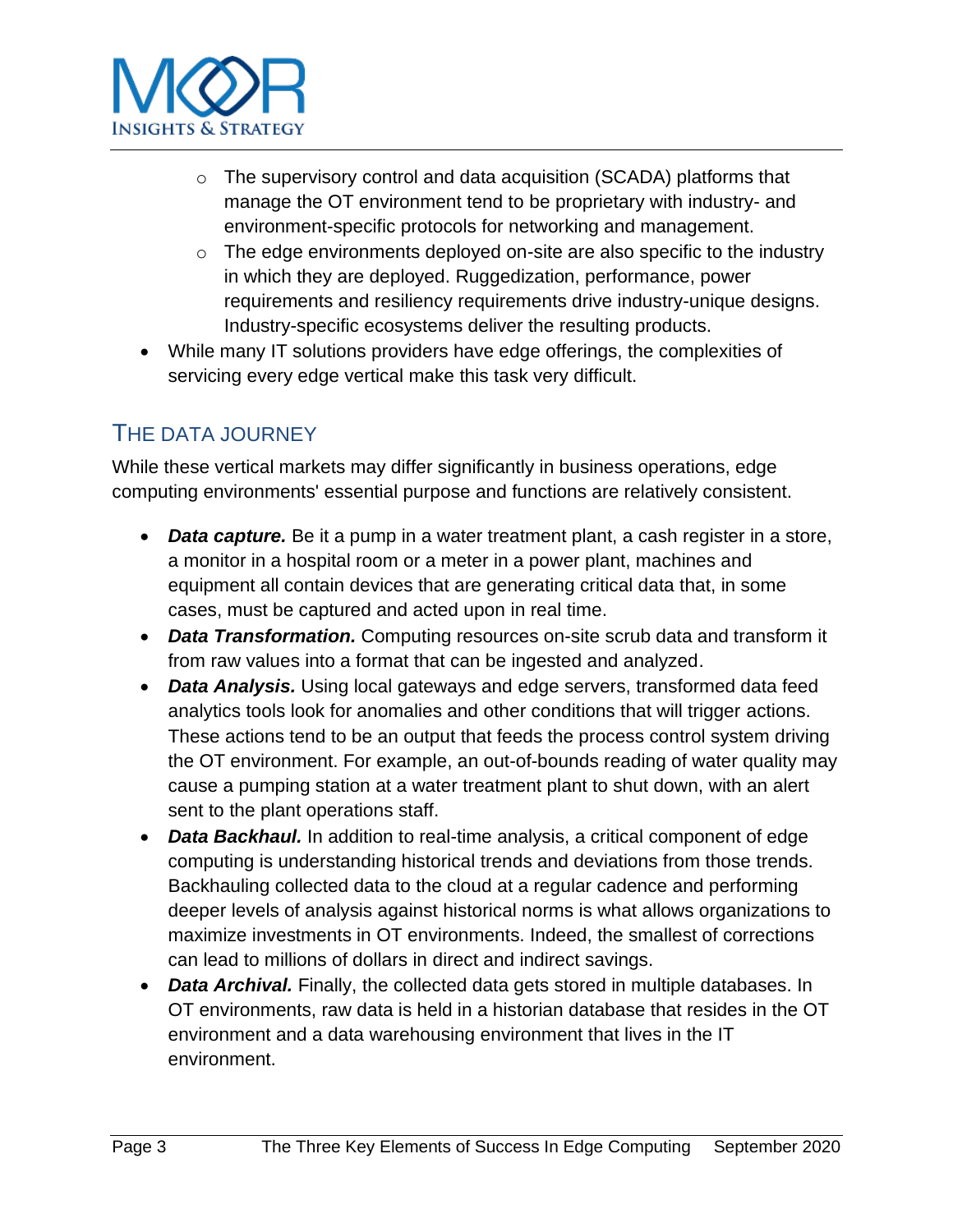

#### SECURITY EVERYWHERE OR SECURITY NOWHERE

Security in the data journey is only as strong as the weakest link. From physical to cyber and from the device to the cloud, security mechanisms must be in place for data at capture, data at work, and data in flight. Given the trillions of devices that will populate the edge, holistic security can seem impossible to achieve. It's not. Security requires an organizational approach that is equal parts people, process and technology. Further, an organization's security is only as strong as its weakest point, its greatest vulnerability.

Security that protects the entire organization ideally employs technology based on a common set of standards, enabling a seamless and secure chain of custody from the point of data origination to archival.

#### TECHNOLOGY IS CRITICAL, BUT THE CHALLENGE IS BIGGER

Technology matters. Intelligent, interoperable and performant infrastructure is the cornerstone of any successful edge-to-cloud deployment. That begins with silicon tailored for specific use cases and conditions and extends to the application, where distributed, cloud-native architectures deliver mobility and inherent resiliency.

As with infrastructure, software is key to enabling a successful edge deployment, from managing the OT environment to the tools that allow an organization to monetize the data generated at the edge.

The challenges facing edge deployments are not tied to infrastructure or software but ironically lie in the rush of innovation without a clear body of standards. This dynamic leads to gaps in interoperability and security along the edge-to-cloud path. Device manufacturers can create proprietary security protocols, for example, or applications and application frameworks can be developed without considering the range of deployment models and use cases in the market.

Further, though edge computing is relatively nascent, successful deployments must consider OT environments that have been in existence for decades, with equipment and devices that are equally old in some cases.

As edge computing progresses and the edge-to-cloud matures, success can only be assured by an industry that designs and develops solutions based on standards implemented in both hardware and software. Interoperability, portability, performance and security must be primary considerations.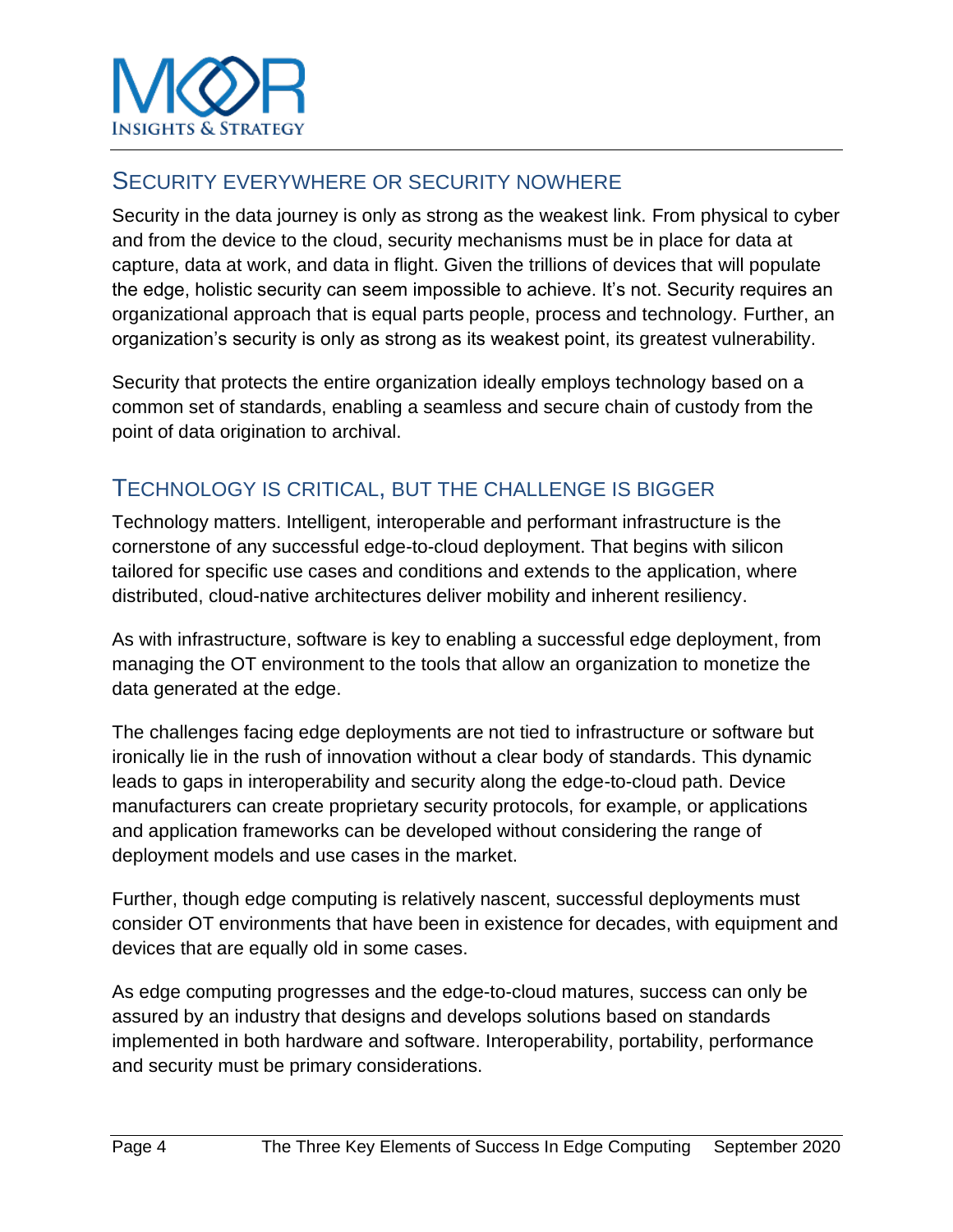

Given the diversity of the edge market and the variety of solutions, a logical question is whether it is even possible for the industry to coalesce around a common set of standards to drive edge adoption. MI&S believes it's not only possible, but it is happening through industrywide initiatives such as Arm's Project Cassini.

Arm is perhaps the best-positioned technology organization to deliver this set of standards and reference implementations. As an architectural IP provider, Arm enables systems designers to implement standards at the very lowest levels (silicon), which helps drive upstream adoption far more easily and more quickly.

Project Cassini is a set of solutions across a diverse edge and underpinning a diverse ecosystem that delivers on performance and security at the scale required from device to edge to cloud.

The result? An end-to-end edge solution that comprehends performance, security and scale from end devices through the edge infrastructure and the cloud.



## FIGURE 2: THE PILLARS OF PROJECT CASSINI

*Source: Moor Insights & Strategy*

#### PROJECT CASSINI ADDRESSES THE EDGE IN ITS ENTIRETY

As mentioned previously, MI&S sees three fundamental elements to the delivery of edge solutions: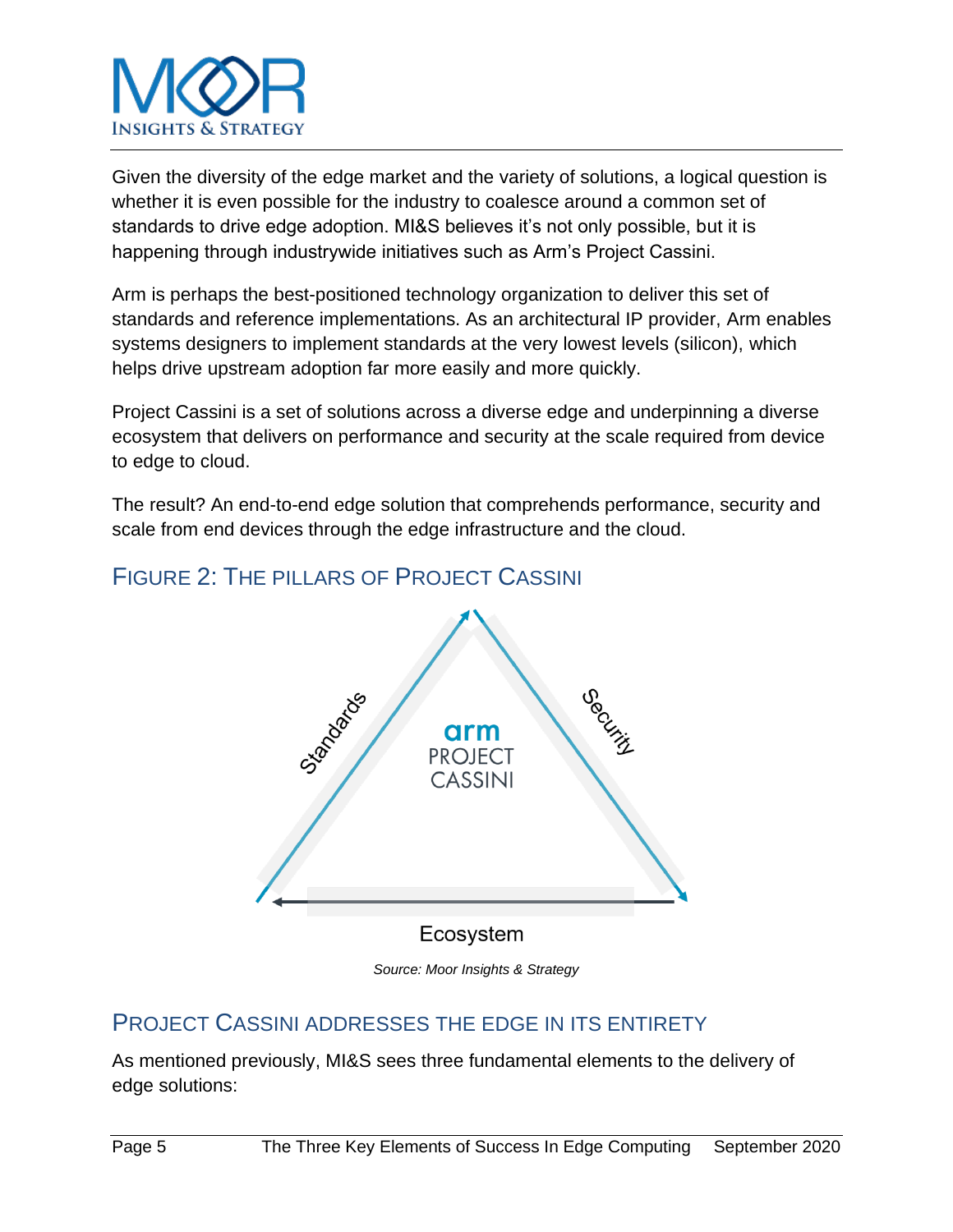

- 1. Hardware and software development rooted in standards, enabling seamless interoperability and multiple levels of performance optimizations.
- 2. Security that is built into the entire data journey, from the device to the edge to the cloud.
- 3. An ecosystem that develops cloud-native stacks and reference implementations that enable solutions providers to efficiently service the edge market with applications that can run anywhere, anytime and on any platform.

Again, these goals can seem deceptively simple, but they are extraordinarily challenging to achieve given the edge markets' diversity and the developed solutions. Arm introduced Project Cassini in 2019 to address these very needs.

### **STANDARDS**

The power of the Arm hardware ecosystem is diversity. NXP, Marvell, Broadcom, Qualcomm and others develop a range of Arm-based CPUs for the edge and server market. Original design manufacturers (ODMs) and original equipment manufacturers (OEMs) build platforms on these CPUs – devices, gateways, networking gear and servers – that power the edge. These devices range in terms of power consumption, performance, durability and the like to support diverse environments and use cases.

One of the foundational pillars of Project Cassini is Arm SystemReady. This certification program assures all Arm-based systems adhere to a set of hardware and firmware standards, allowing developers to deploy cloud-native stacks with very little work. Simply put, standard Linux distributions and hypervisors "just work" on hardware designs that adhere to the Arm SystemReady standards, as these underpin most cloudnative stacks.

Perhaps most impressive about Arm SystemReady is the depth of the program, where multiple certification bands ensure a greater range of edge computing requirements is supported.

- *ServerReady (SR)* targets running standard and off-the-shelf operating systems and hypervisors within cloud and enterprise datacenters as well as server-grade systems at the infrastructure edge. This enablement simplifies the process of deployment and management of edge applications, as the OS and hypervisor are the root of the software stack.
- *Embedded Server (ES)* is about applying the principles of ServerReady to nonserver hardware at the edge. For infrastructure and IoT edge deployments,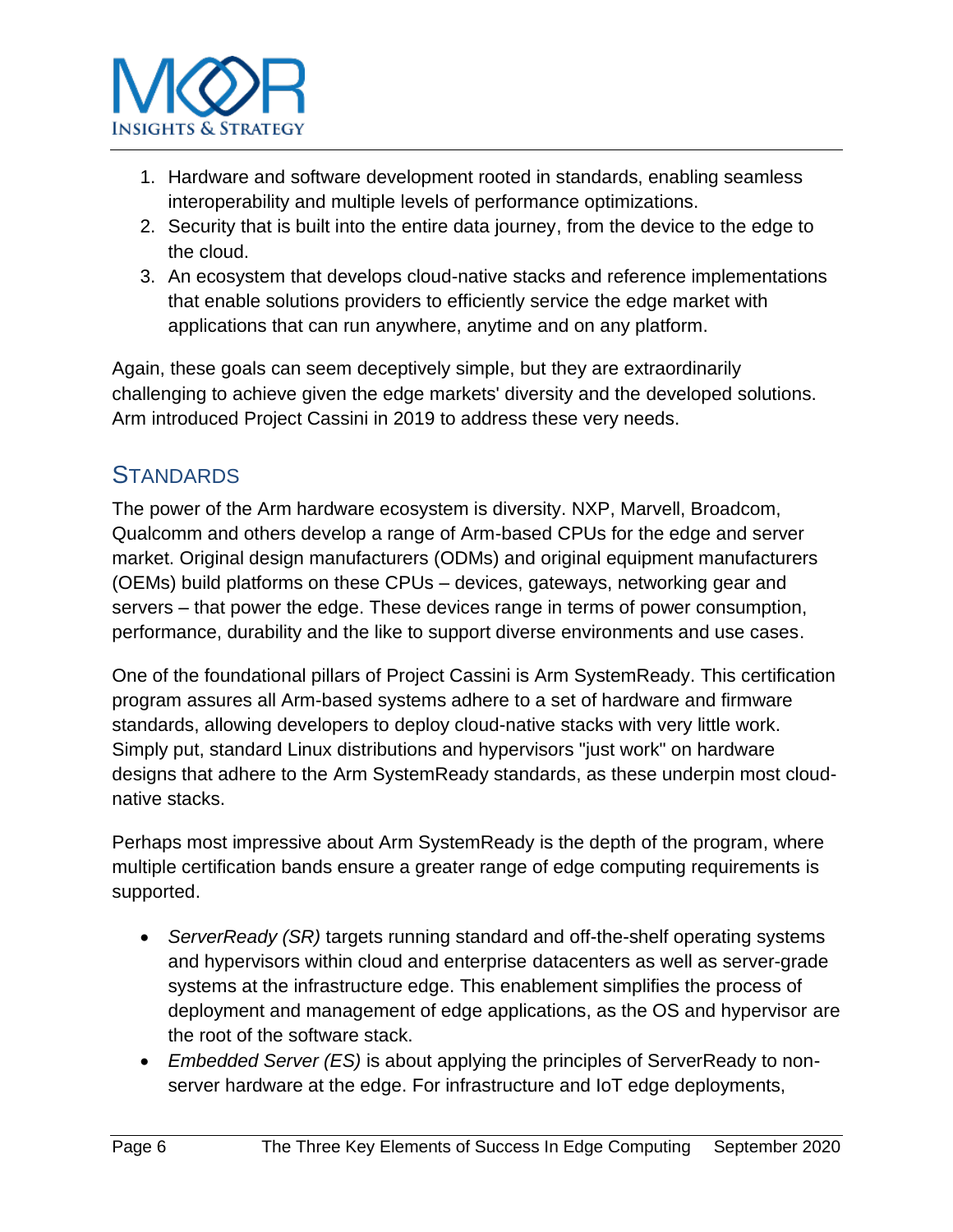

SystemReady-ES ensures that standard, enterprise-grade operating systems and hypervisors can seamlessly run on Arm platforms.

- *IoT Ready (IR)* is designed for programmable embedded platforms across varied market segments. SystemReady-IR ensures that commercial, custom or community distributions based on rich operating systems such as Linux can be run with minimal to no custom engineering effort. This should enable industryspecific solutions providers to more quickly stand up products, and allow consumers to more seamlessly deploy.
- *LinuxBoot Server (LS)* has been introduced to support hyperscalers using Linuxas-firmware (LinuxBoot). SystemReady-LS ensures that server platforms are suitable for deployment of the LinuxBoot firmware stack.

## FIGURE 3 – FRICTIONLESS EDGE DEPLOYMENT WITH SYSTEMREADY



*Source: Moor Insights & Strategy*

The importance of SystemReady in enabling an open yet compatible ecosystem spanning the device to the cloud can't be overstated. The edge markets' diversity requires various tailored solutions that must be interoperable, secure and performant. These SystemReady bands enforce a set of architectural standards that enable precisely this. Further, the program's construct allows for Arm and its partners to add bands to meet these markets' needs as they evolve.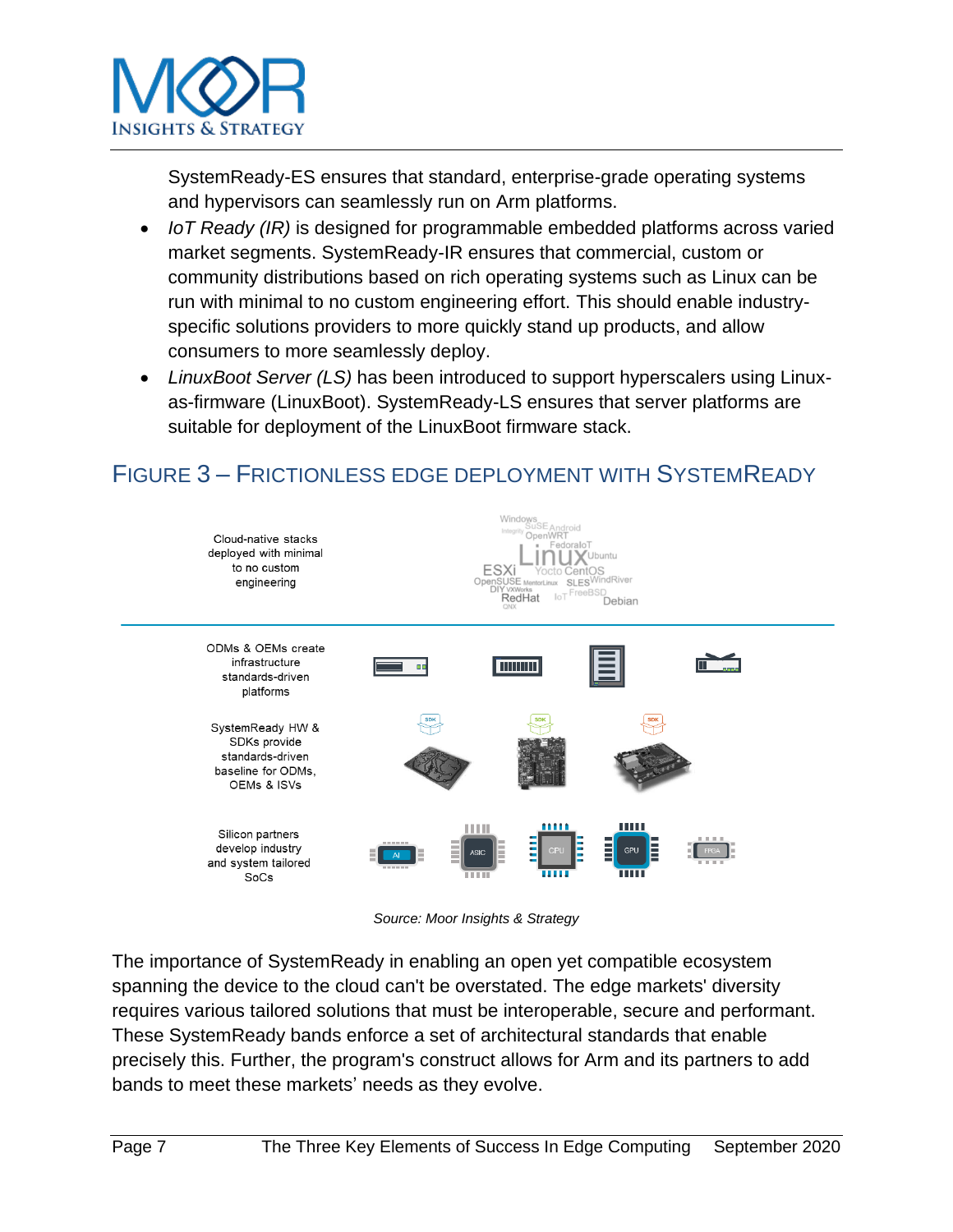

### **SECURITY**

Security is perhaps the most significant barrier to organizations entirely investing in edge deployments. The devices and infrastructure that comprise the IoT-to-cloud edge employ a range of security mechanisms rooted in hardware and software, with little to no interoperability guarantee.

Arm has taken a unique approach with Project Cassini. The company positions its approach as creating a secure baseline for the edge.

- First, the company employs its Platform Security Architecture (PSA) Certified program, which Arm initiated with several partners in 2017. The program secures smart devices powering the home, connected space and IIoT market. As an element of Project Cassini, PSA Certified will be extended to support highperformance IoT and the edge infrastructure market.
- Second, the Arm SystemReady program includes a security profile that ensures hardware security features such as Arm TrustZone and Trusted Platform Module (TPM) are surfaced to software according to industry standards.
- Finally, Arm is a leading contributor to PARSEC. PARSEC (currently a project of the [Cloud Native Compute Foundation\)](https://www.cncf.io/), is security as a microservice. It enables connection of any cloud-native workload written in any language and packaged in any runtime container to any platform built on any architecture. It does this by leveraging various security mechanisms such as TPM, hardware security module (HSM), /trusted apps or custom security vaults. The PARSEC value proposition is:
	- $\circ$  The abstraction of resources through a common application programming interface (API), based on modern cryptographic principles, grounded in PSA
	- $\circ$  Security as a microservice, brokering access to hardware and providing isolated key stores for multi-tenant environments
	- $\circ$  A client library that exposes the API to developers in any programming language
	- o An open-source project focused on enhancing the ecosystem

When looking at security on the edge, it is critically important to establish a security mechanism that spans the entire data journey, from devices and infrastructure to software and data. Arm appears to be delivering with Project Cassini.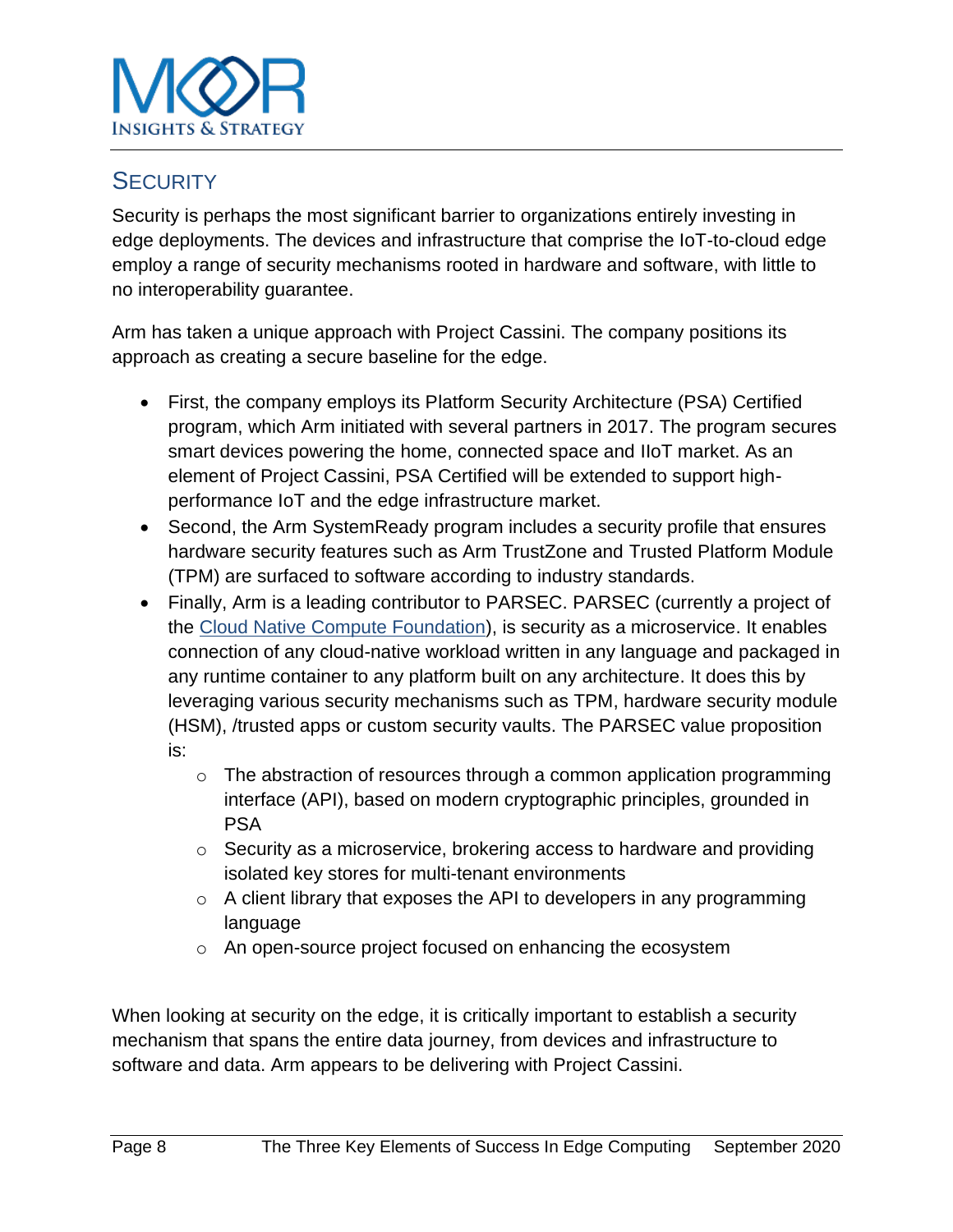

### **ECOSYSTEM**

The ultimate goal for any solutions provider in the edge space is to deliver products and solutions in the quickest amount of time, with the least amount of friction.

As seen in Figure 3, the ecosystem supporting the edge market is diverse and has many layers. To further demonstrate this ecosystem's complexities, consider that many edge "sub-segments" have their own ecosystems that can originate in silicon and often diverge at the ODM and OEM level. Each technology provider is looking to leverage the architecture and offerings of those that sit below them in the ecosystem, which can only be achieved through a common set of standards.

As part of Project Cassini, Arm enables its ecosystem through reference use cases the company calls reference implementations. These are best practices systems integrators and solutions providers can use in enabling edge deployments such as smart cities, oil and gas, universal customer premises equipment (uCPE) and the like. MI&S believes these reference implementations can prove invaluable to solutions providers and consumers, and the company should expand these across industrial markets.

One such example of Arm's success in driving cloud-native adoption at the edge can be seen in its partnership with open-source software company Rancher Labs. Rancher extended the capabilities of K3s, developing a lightweight container distribution designed to support any architecture, but optimized for Arm-powered edge platforms. This optimization drives use cases across different industries such as retail, energy, defense and aerospace. Customers have tens of thousands of sites with multiple edge devices at each location that needs to be managed efficiently at scale to extract value from IoT. Supporting these needs is possible with K3s deployed on a variety of Arm platforms that meet the desired cost, form-factor and specifications. The partnership's result is self-sustainability in edge and IoT deployments, enabling customers to focus on business outcomes. For more on this partnership, visit [Rancher's blog.](https://rancher.com/blog/2019/rancher-and-arm-partner-to-accelerate-edge-computing/)

## MI&S PERSPECTIVE

### *ADDING IT ALL UP*

Elements of the edge have been around for decades, from retail locations, industrial sites to remote and branch offices. As part of the digital transformation that many organizations are undergoing, monetizing the data generated in those environments is critical.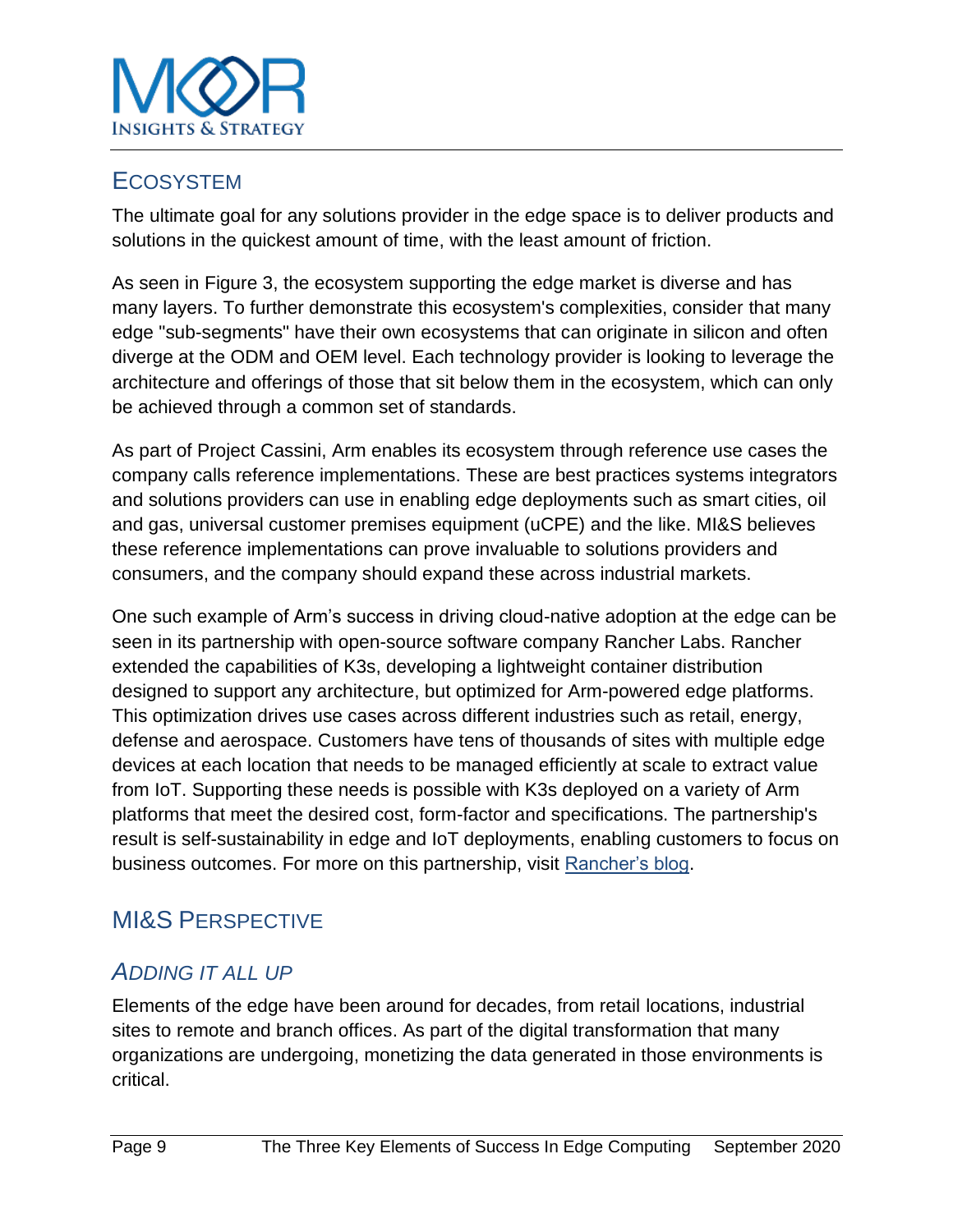

However, the lack of structure at the edge has kept organizations from fully embracing its potential. Interoperability from the device to the cloud, management at scale and security are all seemingly insurmountable challenges that have delayed IT and OT integration.

MI&S believes a common set of standards adhered to across the silicon, hardware and software development environments can lead to an acceleration of the edge computing market across all industries.

Further, Arm appears to be uniquely positioned in this era of the edge for several reasons:

- The Arm IP licensing model enables a diversity of solutions tailored for specific usage models, markets, devices and even customers. This model has resulted in:
	- o A silicon ecosystem that aligns to its architecture, with industry- and device-specific vendors developing a range of compute engines on the Arm architecture
	- o An architecture that spans the IoT-to-edge-to-cloud bridge, populating many of the devices that make up the IoT market today, much of the networking gear that drives the data journey and many cloud servers
	- o A server ecosystem that spans high-performance computing to cloud computing to AI and advanced analytics
	- o A cloud-native software ecosystem that complements and further enables the Arm hardware ecosystem, opening up the edge's true potential
	- o The depth of the company's security IP portfolio enables perhaps the most comprehensive approach to locking down devices, infrastructure and data – at rest, at flight and at work.
	- $\circ$  The breadth of the company's ecosystem in powering the edge, from devices to the cloud, is unrivaled.

The continued success of Project Cassini further enables the frictionless edge. A coalescing of standards around performance, interoperability, security and management brings a diverse hardware and software ecosystem together to meet the market's needs.

Although the ultimate success of Project Cassini is dependent on the ecosystem's adoption and utilization, MI&S sees Arm as being well-positioned.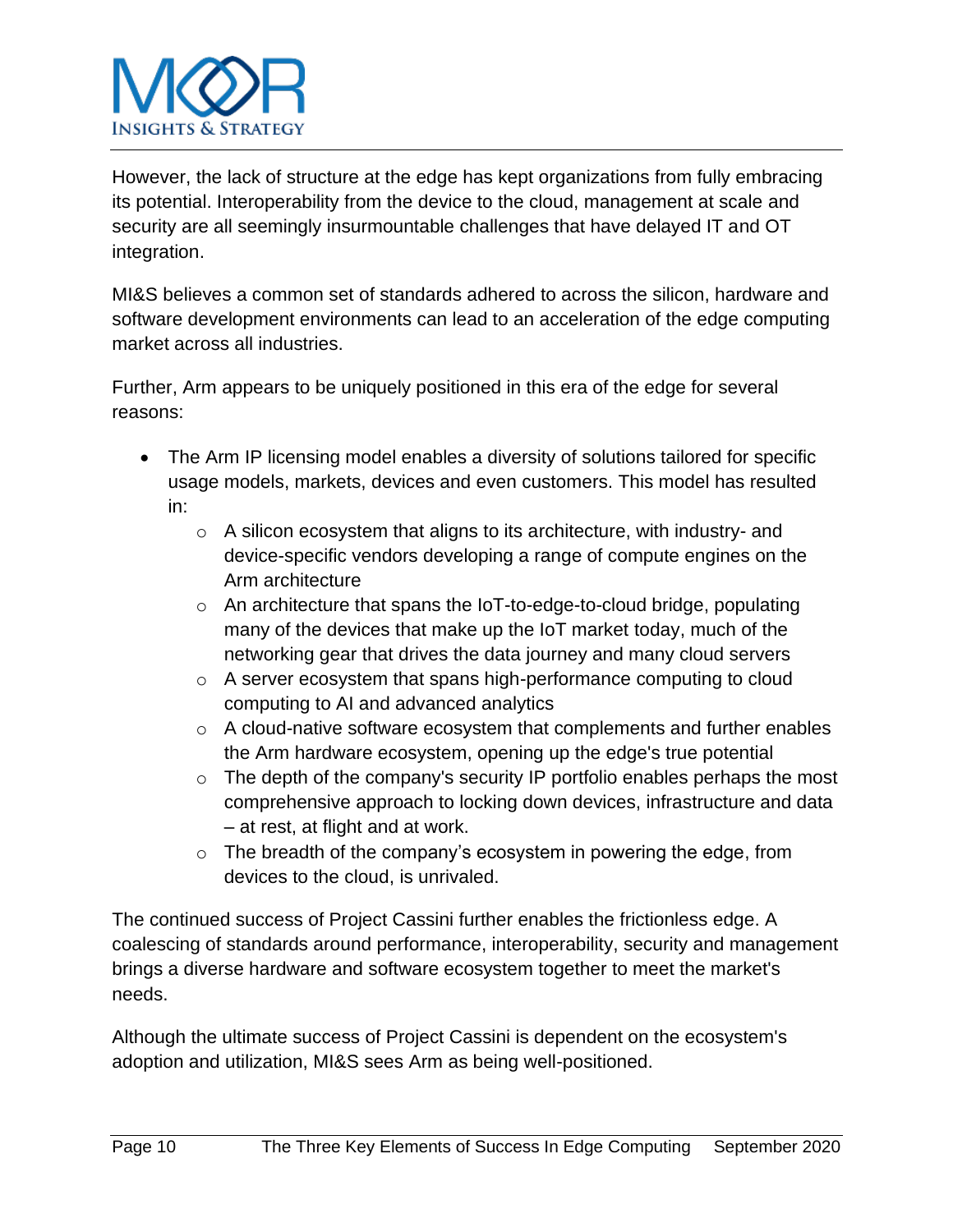

For more information on Arm and Project Cassini, please visit [www.arm.com/project](https://www.arm.com/project-cassini)[cassini.](https://www.arm.com/project-cassini)